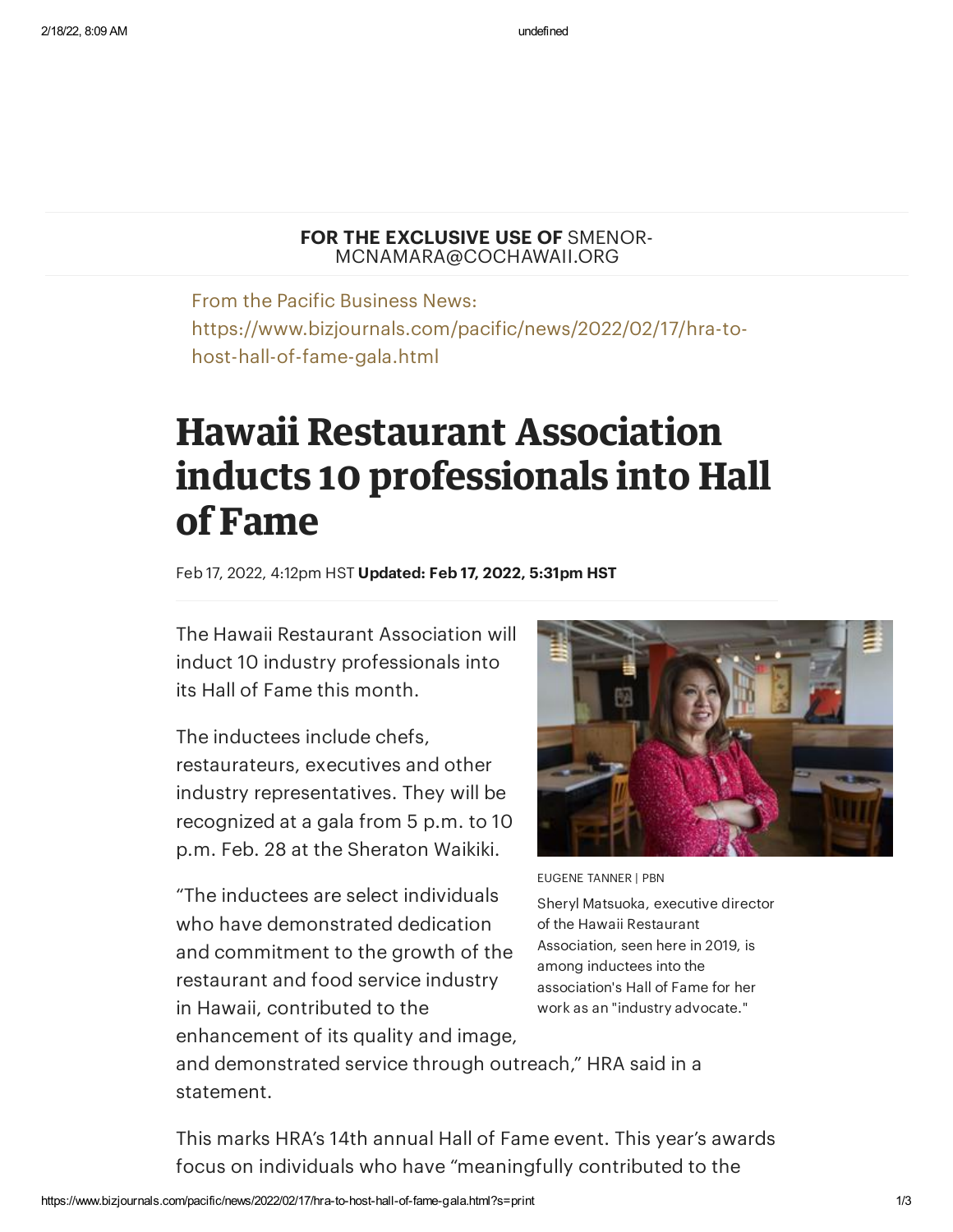Hawaii restaurant industry during the Covid pandemic as leaders, change makers and innovators as we faced uncharted territory and emerged stronger as an industry than ever before," the association said.

The honorees include six "Pandemic Champions:"

**Denise Hayashi-Yamaguchi** – CEO of the Hawaii Food & Wine Festival, and executive director of the Hawaii Agricultural Foundation

**Victor Lim** – owner/operator with McDonald's Corporation **Greg Maples** - vice president of culinary services at Polynesian Cultural Center, and chairman of the Hawaii Restaurant Association

**Amanda Corby Noguchi** – owner of Under My Umbrella Inc., and co-owner of Pili Group

**Mark Noguchi** – co-owner of Pili Group, and food and sustainability curriculum specialist at Punahou School

**Ryan Tanaka** – principal and CFO of KAI Hawaii, president of Island Business Management, and co-owner of Giovanni Pastrami

Another four are being inducted into the Hall of Fame as "Industry Advocates:"

**Gwen Yamamoto-Lau** - executive director of the Hawaii Green Infrastructure Authority

**Representative Sylvia Luke** - chairperson of the state House Committee on Finance

**Sheryl Matsuoka** – executive director of the Hawaii Restaurant Association

**Sherry Menor-McNamara** – president and CEO of the Chamber of Commerce Hawaii

"The Hawaii Restaurant Association is excited to honor these inductees and we look forward to celebrating the many achievements they have contributed to the restaurant and food service industry," HRA stated.

For more information and to purchase tickets to the event, visit hawaiirestaurant.org. (Feb. 23 is the last day to purchase tickets.)